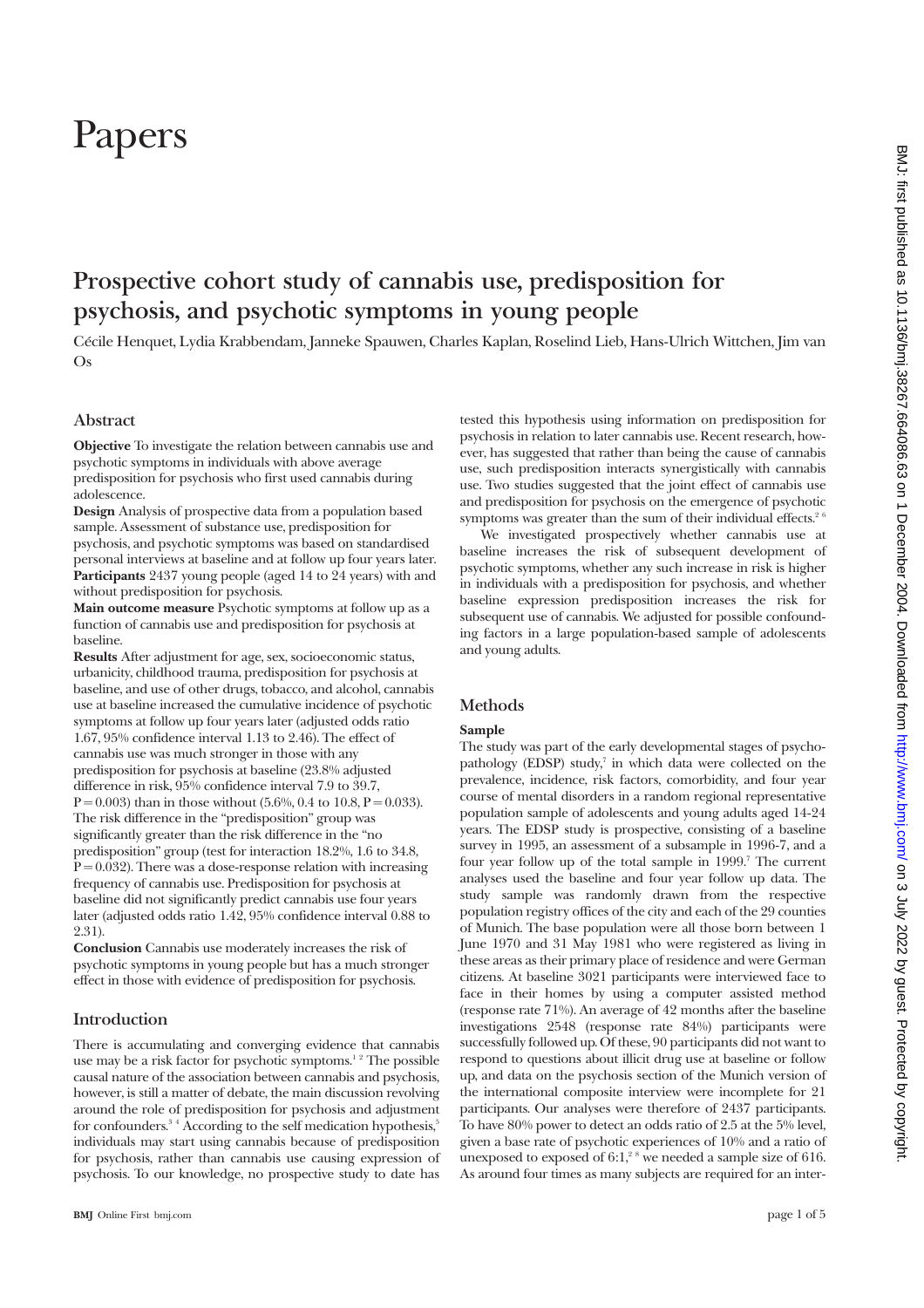action such as between cannabis use and predisposition for psychosis,<sup>9</sup> the sample size of 2437 was large enough.

#### **Instruments**

Participants were interviewed by trained psychologists using the Munich version of the composite international diagnostic interview (M-CIDI).<sup>10</sup> At baseline, they used the lifetime version of the interview. The interval version was used at follow up, which refers to the period of assessment between baseline and follow up. We assessed data on the psychosis (G) section only at follow up and these represent lifetime ratings. At baseline and at follow up, participants additionally completed the self report symptom checklist  $(SCL-90-R)^{11}$  to screen for a broad range of psychopathological experiences including psychosis.

We used the "paranoid ideation" and "psychoticism" subscales of the symptom checklist to explore predisposition for psychosis at baseline and at follow up. Total scores of both subscales were added into a total score. Participants with total scores above the 90th centile were considered as having a predisposition for psychosis, both at baseline and at follow up.

We defined an outcome of psychosis as at least one (broad psychosis outcome) or at least two (narrow psychosis outcome) positive ratings on any of the 15 core psychosis items of the M-CIDI. We used the narrow outcome to exclude the possibility of spurious results due to false positive misclassification. None of these psychotic symptoms was due to acute effects of medication, drugs, or alcohol.

To assess symptoms of depression at baseline and follow up we calculated a mean score of the ratings on the 28 items of the depression section (E) of the M-CIDI. We divided this into two groups at the 90th centile, yielding a measure of significant symptoms at both baseline and follow up.

We assessed use of cannabis and other substances using the L-section of the M-CIDI. Individuals with lifetime cannabis use of five times or more at baseline were considered as exposed to cannabis. Cannabis exposure at baseline was defined as lifetime cannabis use of five times or more (any use) and frequency of use (use during the period of heaviest use: no use; less than once a month; three to four times a month; once to twice a week; three to four times a week; almost daily). Cannabis use at follow up was analysed as cannabis use of five times or more during the four years to follow up (any use at follow up). We combined psychostimulants, sedatives, opiates, cocaine, phencyclidine (PCP), and psychedelic drugs into a group of "other drugs." Lifetime tobacco use at baseline was defined as daily use during at least one month. Alcohol use at baseline was analysed as frequency of use during the past 12 months (no use; less than once a month; three to four times a month; once to twice a week; three to four times a week; almost daily).

#### **Statistical analyses**

Associations between any use of cannabis or frequency of use at baseline and psychotic symptoms at follow up were expressed as odds ratios from logistic regression models in Stata, release 8.0 (StataCorp, College Station, TX). All analyses were a priori adjusted for age, sex, socioeconomic status, urbanicity,<sup>1</sup> experience of childhood trauma<sup>13</sup> as well as for predisposition for psychosis at baseline. To test whether the effect of cannabis on psychosis was independent of other drugs, tobacco, alcohol, and symptoms of depression at baseline and at follow up, we entered these variables in the model with any cannabis use at baseline. We also adjusted the effect of baseline cannabis on psychotic symptoms according to the M-CIDI at follow up for predisposition for psychosis at follow up.

The population attributable fraction was derived from the associations between any use of cannabis and psychotic symptoms according to the M-CIDI at follow up (adjusted for demographics and trauma during childhood) in the logistic regression models, both for the whole dataset and for the individuals with expression of baseline predisposition, using the aflogit procedure in Stata. This parameter gives a measure of the proportion of cases in participants with psychotic symptoms according to the M-CIDI at follow up that could have been prevented, assuming causality, had the exposure to cannabis been eliminated completely from the baseline population.

We calculated the interaction between predisposition for psychosis at baseline and any cannabis use (adjusted for demographics, childhood trauma, and predisposition at follow up) under an additive model rather than a multiplicative model because an additive model is more likely to yield information on the degree of synergism between causes—that is, the extent to which both causes depend on each other or coparticipate in disease causation. $^{\rm 14}$   $^{\rm 15}$ 

We investigated the self medication hypothesis by calculating the association between predisposition for psychosis at baseline and cannabis use at follow up, both for the whole dataset and for the individuals who had not used cannabis at baseline. We used sensitivity analyses to examine whether differential attrition in the sample as a whole (3021 at baseline, 2437 at follow up) could have biased the findings. This was done by multiple imputation of missing values of cannabis use at baseline, predisposition for psychosis at baseline, and psychotic symptoms according to the M-CIDI at follow up with the hotdeck command in Stata.

# **Results**

We followed up 2437 participants, of which 1251 (51.3%) were men. The mean age was 18.3 years (SD 3.3 years) at baseline and 21.8 years (3.4 years) at follow up. At four year follow up the cumulative lifetime incidence of at least one psychotic symptom was 424 (17.4%), irrespective of severity and impairment probe criteria, and 174 (7.1%) participants reported two or more psychotic symptoms. At baseline 320 (13.1%) admitted to any use of cannabis (five times or more) and 361 (14.8 %) did so at follow up.

Any cannabis use at baseline increased the risk of psychotic symptoms according to the M-CIDI at follow up four years later in a dose-response fashion (tables 1-3), regardless of confounders, and with larger effect sizes for the narrowly defined psychosis outcome.

The effect of baseline cannabis use on the psychosis outcome according to the M-CIDI at follow up four years later was much stronger in those with predisposition for psychosis at baseline (23.8% adjusted difference in risk) than in those without (5.6% adjusted difference in risk, table 4). The population attributable fraction was 6.2% for the total group and more than twice as large (14.2%) for the group with predisposition for psychosis at baseline.

Predisposition for psychosis at baseline did not significantly predict cannabis use at follow up four years later (odds ratio 1.42, 95% confidence interval 0.94 to 2.15, for the whole sample and 1.42, 0.88 to 2.31, for the subgroup with no cannabis use at baseline).

Based on 1000 imputation sequences in which we stochastically imputed missing values of cannabis use at baseline and psychotic symptoms according to the M-CIDI at four year follow up in the whole sample, the estimated average additive interaction between predisposition for psychosis at baseline and cannabis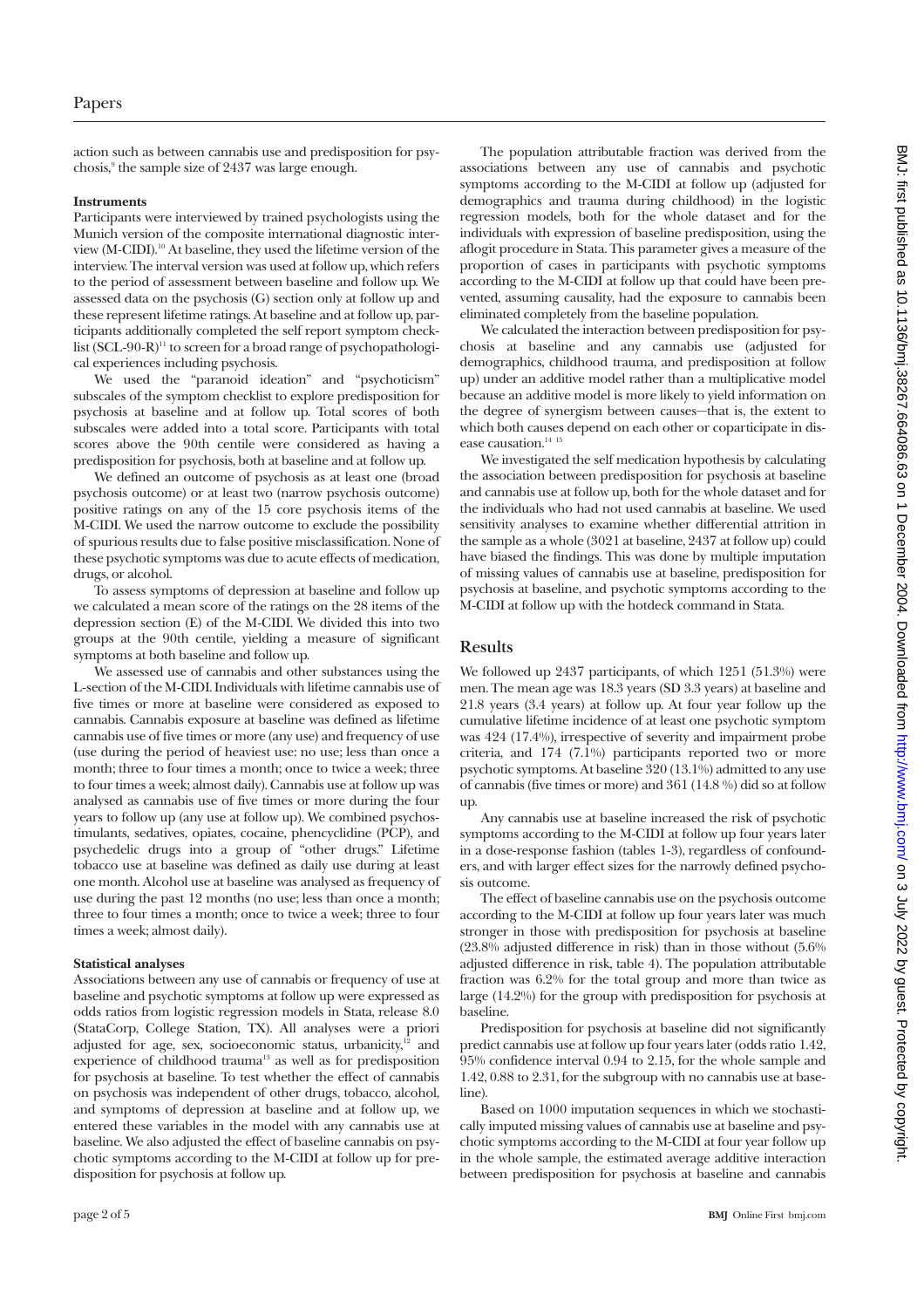|                          |                                    |                                 | <b>Table 1</b> Patterns of cannabis use at baseline and psychotic symptoms at follow up. Figures are numbers (percentages) of participants |               |
|--------------------------|------------------------------------|---------------------------------|--------------------------------------------------------------------------------------------------------------------------------------------|---------------|
|                          | Any psychotic symptom at follow up |                                 | At least two psychotic symptoms at follow up                                                                                               |               |
| Connebia was at beasting | $V_{\text{max}}$ ( $\approx$ 40.4) | $N = \{v \in \mathsf{O}(4.9)\}$ | $V_{\text{max}}$ (= 478)                                                                                                                   | $M = 1 - 000$ |

| Cannabis use at baseline | Yes $(n=424)$ | No $(n=2013)$ | Yes $(n=174)$ | $No (n=2263)$ |  |
|--------------------------|---------------|---------------|---------------|---------------|--|
| Any use $(\geq 5$ times) | 82 (19.3)     | 238 (11.8)    | 44 (25.3)     | 276 (12.2)    |  |
| Cumulative frequency*:   |               |               |               |               |  |
| None                     | 342 (80.7)    | 1775 (88.2)   | 130 (74.7)    | 1987 (87.8)   |  |
| <1 times/month           | 13(3.1)       | 69 (3.4)      | 5(2.9)        | 77 (3.4)      |  |
| 3-4 times/month          | 18(4.2)       | 62(3.1)       | 10(5.7)       | 70(3.1)       |  |
| 1-2 times/week           | 17(4.0)       | 40(2.0)       | 7(4.0)        | 50(2.2)       |  |
| 3-4 times/week           | 12(2.8)       | 21(1.0)       | 8(4.6)        | 25(1.1)       |  |
| Almost daily             | 22(5.2)       | 46 (2.3)      | 14(8.0)       | 54(2.4)       |  |

\* Some percentages do not total 100 because of rounding.

use at baseline remained significant (19.5% difference in risk, 95% confidence interval 0.3 to 38.6,  $P = 0.039$ ).

# **Discussion**

Exposure to cannabis during adolescence and young adulthood increases the risk of psychotic symptoms later in life. The findings confirm earlier suggestions that this association is stronger for individuals with predisposition for psychosis<sup>26</sup> and stronger for the more severe psychotic outcomes.<sup>2 6</sup> Frequent use of cannabis was associated with higher levels of risk in a dose-response fashion. Associations were independent of other variables known to increase the risk for psychosis. Also, the effect of cannabis remained significant after we corrected for baseline use of other drugs, tobacco, and alcohol. Finally, the data did not support the self medication hypothesis as baseline predisposition for psychosis did not significantly predict cannabis use at follow up.

## **Strengths and weaknesses**

We examined psychotic symptoms according to the M-CIDI at follow up in a non-clinical sample. Symptoms were more prevalent than psychotic disorders defined according to the *Diagnostic and Statistic Manual of Mental Disorders*, fourth edition, but nevertheless have been shown to be on the same continuum of experiences as more severe states of psychosis, such as schizophrenia.8 16 Established risk factors for schizophrenia, such as urbanicity and familial predisposition, also affect the occurrence of psychotic symptoms.15 17 Our results confirm those from three previous studies that showed that exposure to cannabis plays a part not only in the expression of psychotic disorder but also in the emergence of less severe psychotic experiences.<sup>2 6</sup>

At baseline we used self reported psychotic experiences on the symptom checklist to determine predisposition for psychosis, whereas at follow up four years later we used the M-CIDI to determine psychosis outcome. In the group with predisposition for psychosis at baseline, any effect of cannabis can thus be interpreted as psychosis persisting from baseline to follow up (if we assume that the two measures of psychosis are identical), rather than an effect of transition from expression of predisposition at baseline to expression of overt symptoms at follow up. Although both explanations would be equally important, adjustment for the effect of the follow up equivalent of the baseline measure of predisposition for psychosis did not change the observed association between cannabis and psychotic symptoms according to the M-CIDI, indicating that the effect of cannabis can be interpreted as onset of clinical psychosis outside the continuity between the measure of predisposition for psychosis at baseline and follow up. In addition, cannabis also had a significant effect on psychotic symptoms in the group without predisposition for psychosis at baseline, albeit of smaller effect.

# **Synergistic interaction between cannabis and predisposition for psychosis**

Findings from earlier research suggest biological plausibility, involving the endocannabinoid CB1 receptor system in close interaction with the dopamine neurotransmitter system. For example, delta-9-tetrahydrocannabinol (the major psychoactive component of cannabis) increases presynaptic dopamine efflux and utilisation in the prefrontal cortex in rats.19 Increased concentrations of CB1 receptors were found in the dorsolateral prefrontal cortex of patients with schizophrenia,<sup>20</sup> and concentrations of anandamide (an endogenous cannabinoid that binds to the CB1 receptor) were found to be higher in the cerebrospinal fluid of these patients.21 Furthermore, there is evidence from animal studies that puberty in rats is a vulnerable period with respect to the adverse effects of cannabinoids.<sup>22</sup> The longlasting behavioural disturbances observed in this animal study are consistent with impairments generally found in patients with schizophrenia, and the changes in these rats were reversed by the acute administration of the dopamine antagonist haloperidol.<sup>22</sup> Repeated exposure to cannabis may cause initial increases in synaptic dopamine and then lead to more prolonged changes in the endogenous cannabinoid systems. These changes might be most profound after exposure to cannabis during adolescence and in individuals with a pre-existing vulnerability to dysregulation of the cannabinoid system and related neurotransmission systems.

This work is part of the early developmental stages of psychopathology (EDSP) study. Principal investigators are Hans-Ulrich Wittchen and Roselind Lieb. Current or former staff members of the EDSP group include Kirsten von Sydow, Gabriele Lachner, Axel Perkonigg, Peter Schuster, Michael Höfler, Holger Sonntag, Esther Beloch, Martina Fuetsch, Elzbieta Garczynski, Alexandra Holly, Barbara Isensee, Chris Nelson, Hildegard

**Table 2** Associations between any cannabis use at baseline and psychotic symptoms at follow up. Figures are odds ratios (95% confidence intervals)

| Cannabis exposure at     |                    | At least two psychotic<br>symptoms |                        |                        |                     |
|--------------------------|--------------------|------------------------------------|------------------------|------------------------|---------------------|
| baseline                 | Unadiusted         | Adiusted*                          | Additional adiustment+ | Additional adjustment# | Adiusted*           |
| Any use $(\geq 5$ times) | .79 (1.36 to 2.36) | 1.69 (1.26 to 2.25)                | 1.67 (1.13 to 2.46)    | 1.53 (1.13 to 2.07)    | 2.23 (1.52 to 3.29) |

\*Age, sex, socioeconomic status, urbanicity, childhood trauma, and predisposition for psychosis at baseline.

†Also adjusted for other drug use, tobacco, and alcohol.

‡Also adjusted for predisposition for psychosis at follow up and depression at baseline and follow up.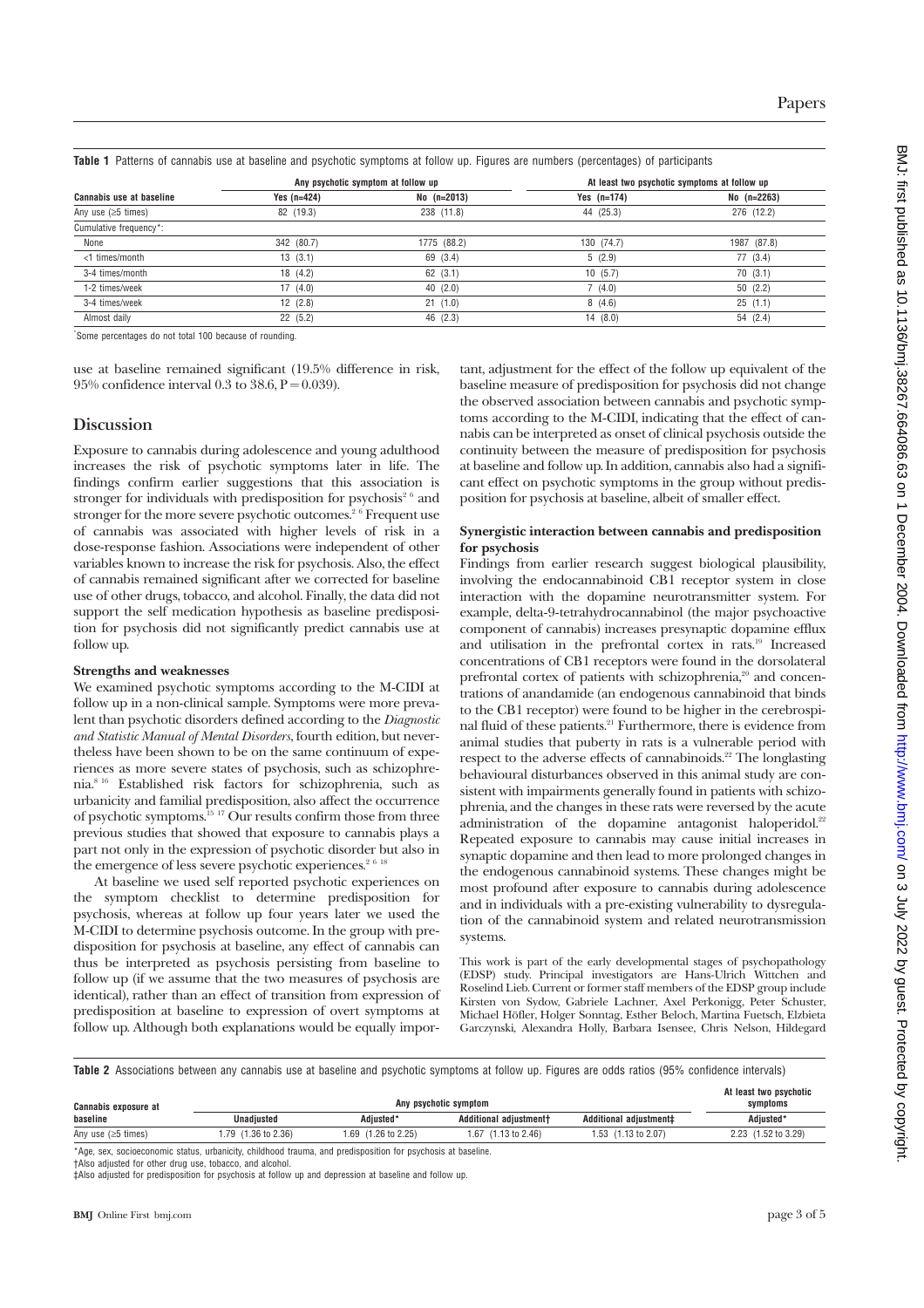**Table 3** Associations between frequency of cannabis use at baseline and any psychotic symptoms. Figures are odds ratios (95% confidence intervals)

| <b>Cumulative frequency of</b> |                     |                         |  |
|--------------------------------|---------------------|-------------------------|--|
| cannabis use                   | <b>Unadjusted</b>   | Adjusted*               |  |
| Nonet                          |                     |                         |  |
| $<$ 1/month                    | 1.01 (0.55 to 1.86) | $0.99$ $(0.53$ to 1.84) |  |
| 3-4 times/month                | 1.56 (0.91 to 2.68) | 1.50 (0.86 to 2.62)     |  |
| 1-2 times/week                 | 2.28 (1.28 to 4.09) | 1.95 (1.07 to 3.55)     |  |
| 3-4 times/week                 | 3.07 (1.49 to 6.31) | 2.44 (1.16 to 5.13)     |  |
| Almost daily                   | 2.57 (1.52 to 4.34) | 2.23 (1.30 to 3.84)     |  |
| Linear trend‡                  | 1.24 (1.15 to 1.35) | 1.20 (1.10 to 1.31)     |  |
|                                |                     |                         |  |

\*Adjusted for age, sex, socioeconomic, urbanicity, childhood trauma, and predisposition for psychosis at baseline.

†Reference category.

‡Increase in risk with one unit change in cannabis frequency.

Pfister, Victoria Reed, Andrea Schreier, and Petra Zimmermann. Scientific advisers are Jules Angst (Zurich), Jürgen Margraf (Basel), Günther Esser (Potsdam), Kathleen Merikangas (NIMH, Bethesda), Jim van Os (Maastricht), and Ron Kessler (Harvard, Boston).

Contributors: H-UW and RL were the principal investigators of the study. CH analysed the data in collaboration with LK, JvO, and JS. CH drafted the paper. All authors contributed to subsequent drafts and the final version. JvO is guarantor for the paper. CK contributed to drafts of the paper and the final version.

Funding: The EDSP study is funded by grants of the German Ministry of Research, Education and Technology 01EB9405/6 and 01EB9901/6 and the Deutsche Forschungsgemeinschaft (DFG). This paper is also part of NIH-grant "Longitudinal analysis of psychiatric risk factors for SUD" (RO1DA016977-01, PI: E. Costello, HUWittchen Co-PI).

Competing interests: None declared.

Ethical approval: The local ethics committee approved the study.

- 1 Andreasson S, Allebeck P, Engstrom A, Rydberg U. Cannabis and schizophrenia. A
- longitudinal study of Swedish conscripts. *Lancet* 1987;ii:1483-6. 2 van Os J, Bak M, Hanssen M, Bijl RV, de Graaf R, Verdoux H. Cannabis use and
- psychosis: a longitudinal population-based study. Am J Epidemiol 2002;156:319-27.<br>3 Degenhardt L, Hall W. The association between psychosis and problematical drug use<br>among Australian adults: findings from the national sur being. *Psychol Med* 2001;31:659-68.
- 4 Macleod J, Oakes R, Copello A, Crome I, Egger M, Hickman M, et al. Psychological and social sequelae of cannabis and other illicit drug use by young people: a systematic review of longitudinal, general population studies. *Lancet* 2004;363:1579-88.
- 5 Khantzian EJ. The self-medication hypothesis of addictive disorders: focus on heroin and cocaine dependence. *Am J Psychiatry* 1985;142:1259-64.
- 6 Verdoux H, Gindre C, Sorbara F, Tournier M, Swendsen JD. Effects of cannabis and psychosis vulnerability in daily life: an experience sampling test study. *Psychol Med* 2003;33:23-32.
- 7 Lieb R, Isensee B, von Sydow K, Wittchen HU. The early developmental stages of psy-
- chopathology study (EDSP): a methodological update. *Eur Addict Res* 2000;6:170-82. 8 Poulton R, Caspi A, Moffitt TE, Cannon M, Murray R, Harrington H. Children's self-reported psychotic symptoms and adult schizophreniform disorder: a 15-year lon-gitudinal study. *Arch Gen Psychiatry* 2000;57:1053-8.
- 9 Breslow NE, Day NE. *Statistical methods in cancer research.* Vol 2. *The design and analysis of cohort studies*. New York: Oxford University Press, 1994.
- 10 Wittchen HU, Lachner G, Wunderlich U, Pfister H. Test-retest reliability of the computerized DSM-IV version of the Munich-Composite International Diagnostic Interview (M-CIDI). *Soc Psychiatry Psychiatr Epidemiol* 1998;33:568-78.
- 11 Derogatis JR. *SCL-90-R: administration, scoring, and procedures manual—II*. Towson: Clini-cal Psychometric Research, 1983.
- 12 Sharpley MS, Hutchinson G, Murray RM, McKenzie K. Understanding the excess of psychosis among the African-Caribbean population in England: review of current hypotheses. *Br J Psychiatry* 2001;178(suppl 40):S60-8.

# **What is already known on this topic**

It is generally accepted that cannabis use is strongly associated with psychosis

We do not know whether the association is causal or whether those with a predisposition for psychosis are particularly at risk

#### **What this study adds**

Cannabis use in young people moderately increased the risk of developing psychotic symptoms

The risk for the onset of symptoms was much higher in young people with a predisposition for psychosis

Predisposition psychosis at baseline did not predict cannabis use at follow up, thus refuting the self medication hypothesis

- 13 Read J, Ross CA. Psychological trauma and psychosis: another reason why people diagnosed schizophrenic must be offered psychological therapies. *J Am Acad Psychoanal Dyn Psychiatry* 2003;31:247-68.
- 
- 14 Darroch J. Biologic synergism and parallelism. Am *J Epidemiol* 1997;145:661-8.<br>15 Van Os J, Hanssen M, Bak M, Bijl RV, Vollebergh W. Do urbanicity and familial liability<br>coparticipate in causing psychosis? Am *J Psych*
- 
- 17 Kendler KS, Thacker L, Walsh D. Self-report measures of schizotypy as indices of
- familial vulnerability to schizophrenia. *Schizophr Bull* 1996;22:511-20.<br>18 Verdoux H, Sorbara F, Gindre C, Swendsen JD, van Os J. Cannabis use and dimensions<br>of psychosis in a nonclinical population of female subjects. 2003;59:77-84.
- 19 Chen J, Paredes W, Lowinson JH, Gardner EL. Delta 9-tetrahydrocannabinol enhances presynaptic dopamine efflux in medial prefrontal cortex. *Eur J Pharmacol* 1990;190:259-62.
- 20 Dean B, Sundram S, Bradbury R, Scarr E, Copolov D. Studies on [3H]CP-55940 binding in the human central nervous system: regional specific changes in density of cannabinoid-1 receptors associated with schizophrenia and cannabis use. *Neuroscience* 2001;103:9-15.
- 21 Leweke FM, Giuffrida A, Wurster U, Emrich HM, Piomelli D. Elevated endogenous
- cannabinoids in schizophrenia. *Neuroreport* 1999;10:1665-9. 22 Schneider M, Koch M. Chronic pubertal, but not adult chronic cannabinoid treatment impairs sensorimotor gating, recognition memory, and the performance in a progressive ratio task in adult rats. *Neuropsychopharmacology* 2003;28:1760-9. *(Accepted 27 September 2004)*

doi 10.1136/bmj.38267.664086.63

Department of Psychiatry and Neuropsychology, South Limburg Mental Health Research and Teaching Network, EURON, Maastricht University, PO BOX 616, 6200 MD Maastricht, Netherlands

Cécile Henquet *research psychologist*

Lydia Krabbendam *lecture* 

Janneke Spauwen *research psychologist*

Charles Kaplan *senior lecturer*

Jim van Os *professor*

Max Planck Institute of Psychiatry, Clinical Psychology and Epidemiology Unit, Kraepelinstrasse 2, D-80804 Munich, Germany

Roselind Lieb *private lecturer*

Institute of Clinical Psychology and Psychotherapy, Technical University of

**Table 4** Interactions between any cannabis use and predisposition for psychosis

|                                             | No with psychosis | No without psychosis  | Risk of psychotic symptoms at | Difference in risk |                             |
|---------------------------------------------|-------------------|-----------------------|-------------------------------|--------------------|-----------------------------|
| Cannabis use at baseline                    | outcome*          | outcome*<br>follow up |                               | Unadiusted         | Adjusted† (95% CI)          |
| No predisposition for psychosis at baseline |                   |                       |                               |                    |                             |
| None                                        | 294               | 1642                  | 15%                           | 6%                 | 5.6% (0.4 to 10.8) P=0.033  |
| Any ( $\geq$ 5 times)                       | 59                | 216                   | 21%                           |                    |                             |
| Predisposition for psychosis at baseline‡   |                   |                       |                               |                    |                             |
| None                                        | 47                | 133                   | 26%                           | 25%                | 23.8% (7.9 to 39.7) P=0.003 |
| Any ( $\geq$ 5 times)                       | 23                | 22                    | 51%                           |                    |                             |

\*Numbers total 2436 because of one missing value on predisposition for psychosis at baseline.

†Age, sex, socioeconomic status, urbanicity, childhood trauma, and predisposition for psychosis at follow up. Test for additive interaction 18.2% adjusted difference in risk (95% confidence interval 1.6 to 34.8), P=0.032 (tests whether risk difference in "predisposition" group is significantly greater than risk difference in "no predisposition" group). ‡Total score ≥90th centile on "paranoid ideation" and "psychoticism" subscales of symptom checklist.